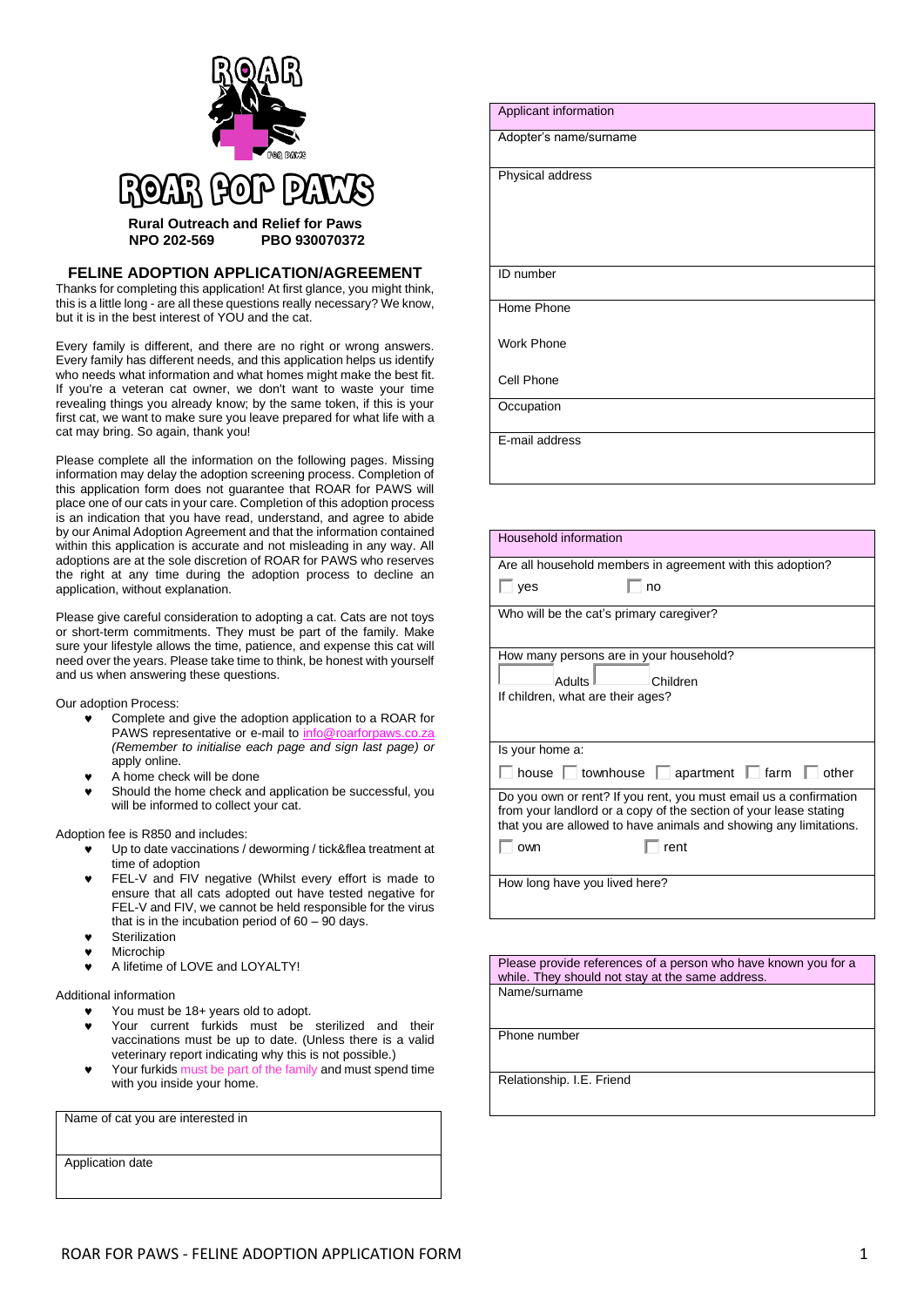| Current/Previous animal information |  |
|-------------------------------------|--|
|                                     |  |

How many animals do you have?

Which Veterinarian/Practice do you take your animals to?

| Furkid 1                                                  | Furkid <sub>2</sub>                                       |
|-----------------------------------------------------------|-----------------------------------------------------------|
| Name                                                      | Name                                                      |
| <b>Breed/Species</b>                                      | Breed/Species                                             |
| $\Box$ Male<br>$\Box$ Female                              | $\Box$ Female<br>$\Box$ Male                              |
| Age                                                       | Age                                                       |
| Vaccinated/deworming up to<br>date?                       | Vaccinated/deworming up to<br>date?                       |
| □ yes □ no                                                | $\Box$ yes $\Box$ no                                      |
| Sterilized<br>$\Box$ yes $\Box$ no                        | Sterilized<br>$\Box$ yes $\Box$ no                        |
| Is this animal still alive? If no,<br>how did he/she die? | Is this animal still alive? If no,<br>how did he/she die? |
| $\Box$ yes<br>∣ no                                        | $\Box$ yes<br>⊟ no                                        |
| Additional information                                    | Additional information                                    |
|                                                           |                                                           |
| Furkid 3                                                  | Furkid 4                                                  |
| Name                                                      | Name                                                      |
| <b>Breed/Species</b>                                      | <b>Breed/Species</b>                                      |
| $\Box$ Female<br>$\Box$ Male                              | $\Box$ Male $\Box$ Female                                 |
| Age                                                       | Age                                                       |
| Vaccinated/deworming up to<br>date?                       | Vaccinated/deworming up to<br>date?                       |
| $\Box$ yes $\Box$ no                                      | $\Box$ yes $\Box$ no                                      |
| Sterilized                                                | Sterilized                                                |
| $\Box$ yes $\Box$ no                                      | $\Box$ yes $\Box$ no                                      |
| Is this animal still alive? If no,<br>how did he/she die? | Is this animal still alive? If no,<br>how did he/she die? |
| $\Box$ yes $\Box$ no                                      | $\Box$ yes $\Box$ no                                      |
| Additional information                                    | Additional information                                    |

| New Cat info                                                  |
|---------------------------------------------------------------|
|                                                               |
| Why do you want to adopt?                                     |
|                                                               |
|                                                               |
|                                                               |
|                                                               |
|                                                               |
| Where will this cat sleep/stay?                               |
| indoor only                                                   |
|                                                               |
| outdoor only                                                  |
| indoor and outdoor                                            |
| How many hours will the cat be alone during the day?          |
|                                                               |
|                                                               |
| What happens when you go on holiday?                          |
|                                                               |
|                                                               |
| What brand of cat food do you plan to feed?                   |
|                                                               |
|                                                               |
| Have you ever given up/rehomed your animal previously? If so, |
| why and where did he/she go?                                  |
| $\overline{\phantom{a}}$ yes<br>∣ ∣no                         |
|                                                               |
|                                                               |
|                                                               |
| Have you ever had an animal lost or stolen?                   |
| $\Box$ yes<br>no                                              |
| Do you understand that a cat can be and 15 year (or more)     |
| commitment and can be expensive to care for?                  |
| $\Box$ no<br>$\Box$ yes                                       |
| Are you planning to move soon? (Note that many places are not |
| pet friendly.)                                                |
| $\Box$ yes<br>l⊟ no                                           |
| If yes, what will happen to your animals?                     |
|                                                               |
| What will happen to your furkids should you need to move to a |
| retirement village or move in with relatives/caregivers?      |
|                                                               |
| Are you planning to immigrate soon or within the next few     |
| months/years?                                                 |
| $\Box$ no<br>$\Box$ yes                                       |
| If yes, what will happen to your animals?                     |
|                                                               |
|                                                               |
|                                                               |
| When would you consider euthanasia? (put to sleep?)           |
|                                                               |
|                                                               |
|                                                               |